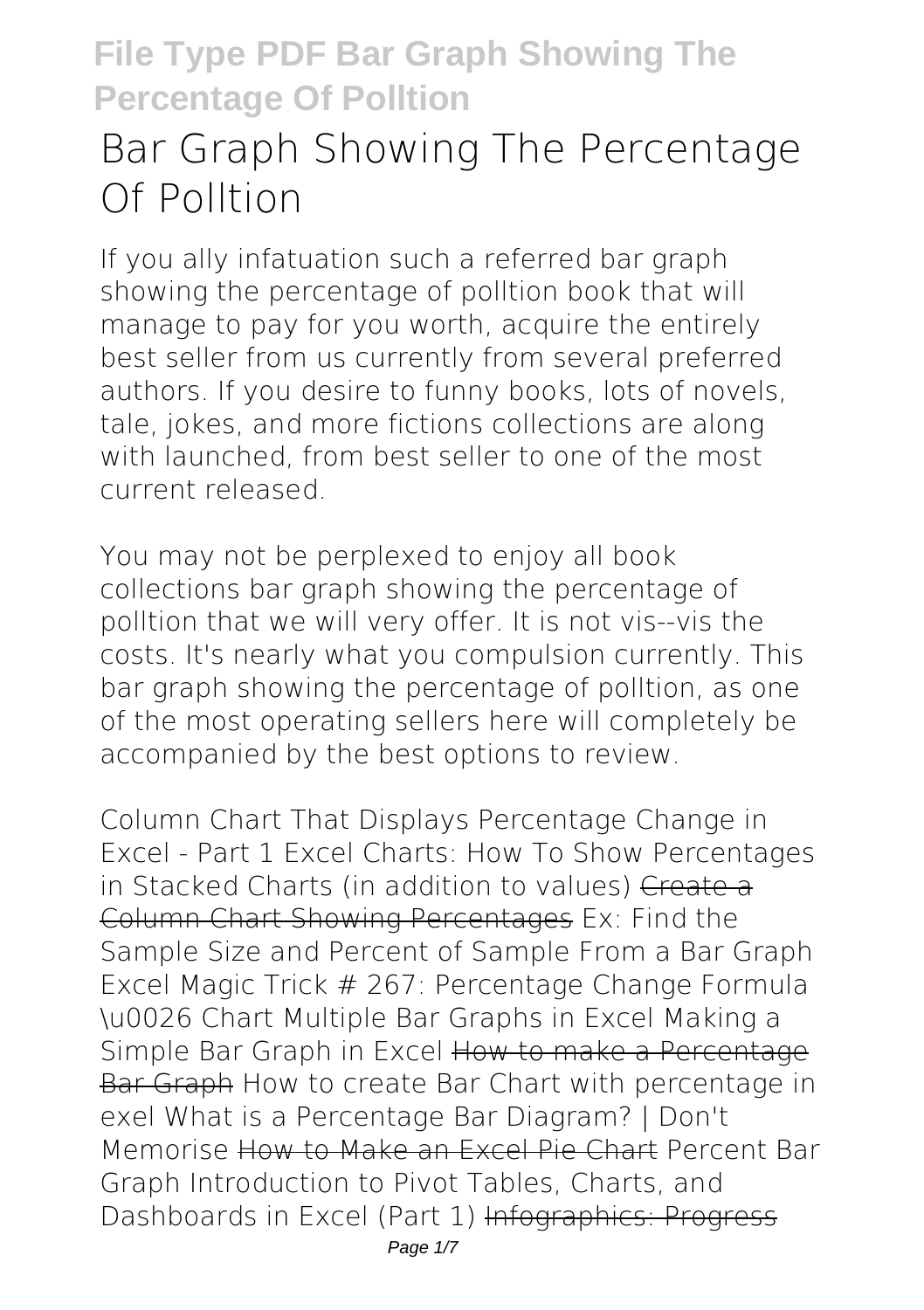Circle Chart in Excel Excel Charts \u0026 Graphs: Learn the Basics for a Quick Start Weekly Sales chart in Excel Excel 2010 Tutorial For Beginners #1 - Overview (Microsoft Excel) This Excel Chart will grab your attention (Infographic template included) Pivot Table with Progress Chart and Dashboard **Dynamic Chart: Target Vs Actual Sales** Creating Pie Chart and Adding/Formatting Data Labels (Excel) Excel Quick and Simple Charts Tutorial How to Percentage a Cluster or Stacked Bar Graph in SPSS #6 using a graph to find the percent IELTS Writing task 1: Bar chart lesson **Calculate Bar Chart Percent of Total in Power BI** *Ex: Determine the Percent of a Number Using a Bar Graph* Progress Bar in Excel Cells using Conditional Formatting How to Show Percentages on Three Different Charts in Excel How to solve ratio problems represented by bar graph Bar Graph Showing The Percentage

Percentage bar graphs compare the percentage that each item contributes to an entire category. Rather than showing the data as clusters of individual bars, percentage bar graphs show a single bar with each measured item represented by a different color. Each bar on the category axis (often called the x-axis) represents 100 percent.

#### How to Use Excel to Make a Percentage Bar Graph - Techwalla

Then in cell next to the column you type this  $=$ B2/B\$6 (B2 is the cell value you want to show as percentage, B\$6 is the total value), and drag the fill handle to the range you need. See screenshots: 6. Select the decimal number cells, and then click Home > % to change the decimal numbers to percentage format. 7.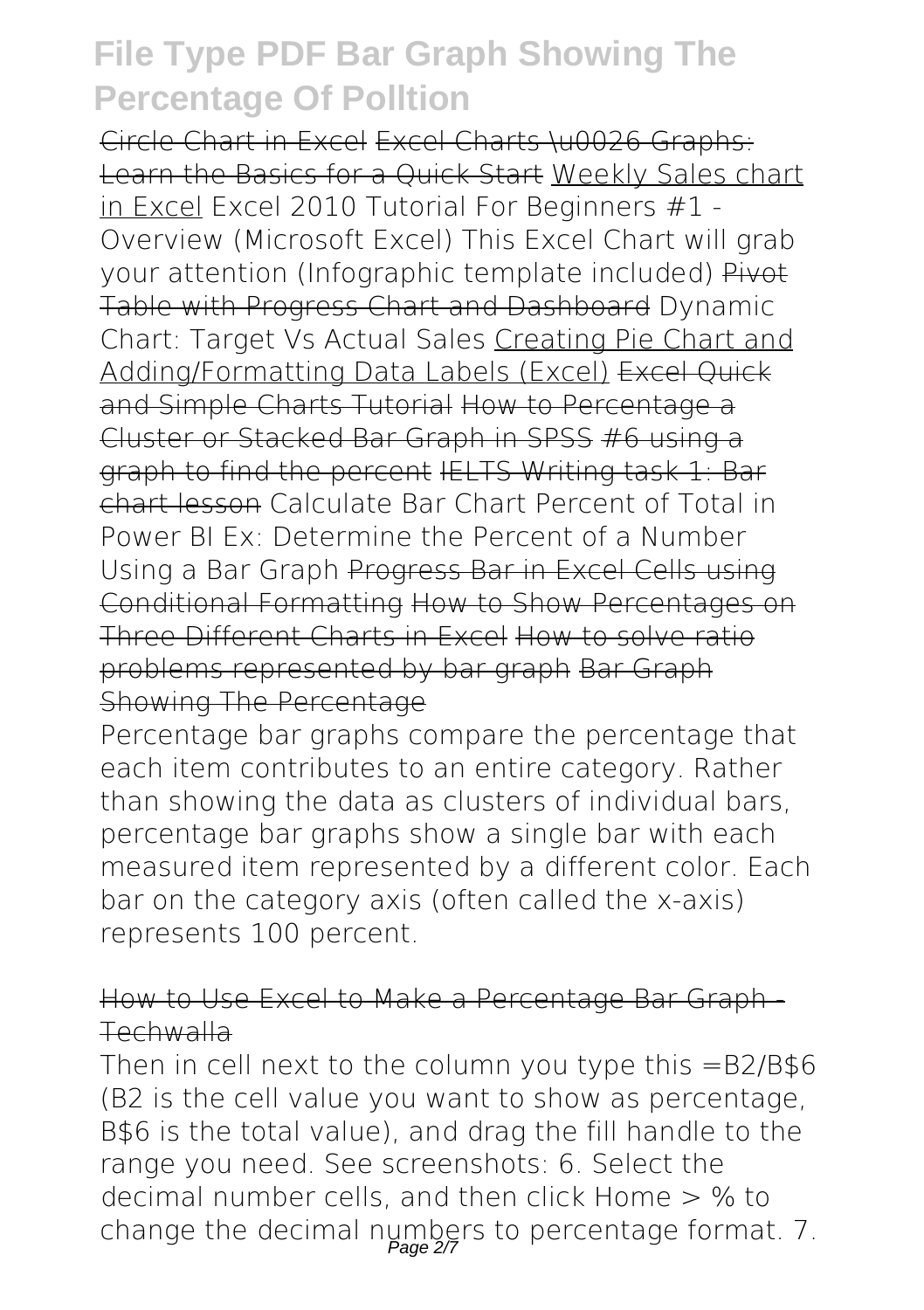#### How to show percentages in stacked column chart in Excel?

For a bar chart, the height of the bar must be either the counts or the percentage. If you want to display both the counts and the percentage value, you need to pass in the counts and use the Chart Designer to calculate the percentages from the counts.

#### Column Chart That Displays Percentage Change or Variance ...

Select the data range that you want to create a chart but exclude the percentage column, and then click Insert > Insert Column or Bar Chart > 2-D Clustered Column Chart, see screenshot: 2 . After inserting the chart, then, you should insert two helper columns, in the first helper column-Column D, please enter this formula:  $=$ B2 $*$ 1.15 , and then drag the fill handle down to the cells, see screenshot:

#### How to create a chart with both percentage ExtendOffice

Excel's Stacked Bar and Stacked Column chart functions are great tools for showing how different pieces make up a whole. Unfortunately, the are somewhat limited, since they don't automatically provide totals for the stack, and they don't let you show the percentage contribution that each piece provides to the whole (like you can with pie charts in Excel).

#### How to Show Percentages in Stacked Bar and Column Charts

Bar charts are different from tables because you can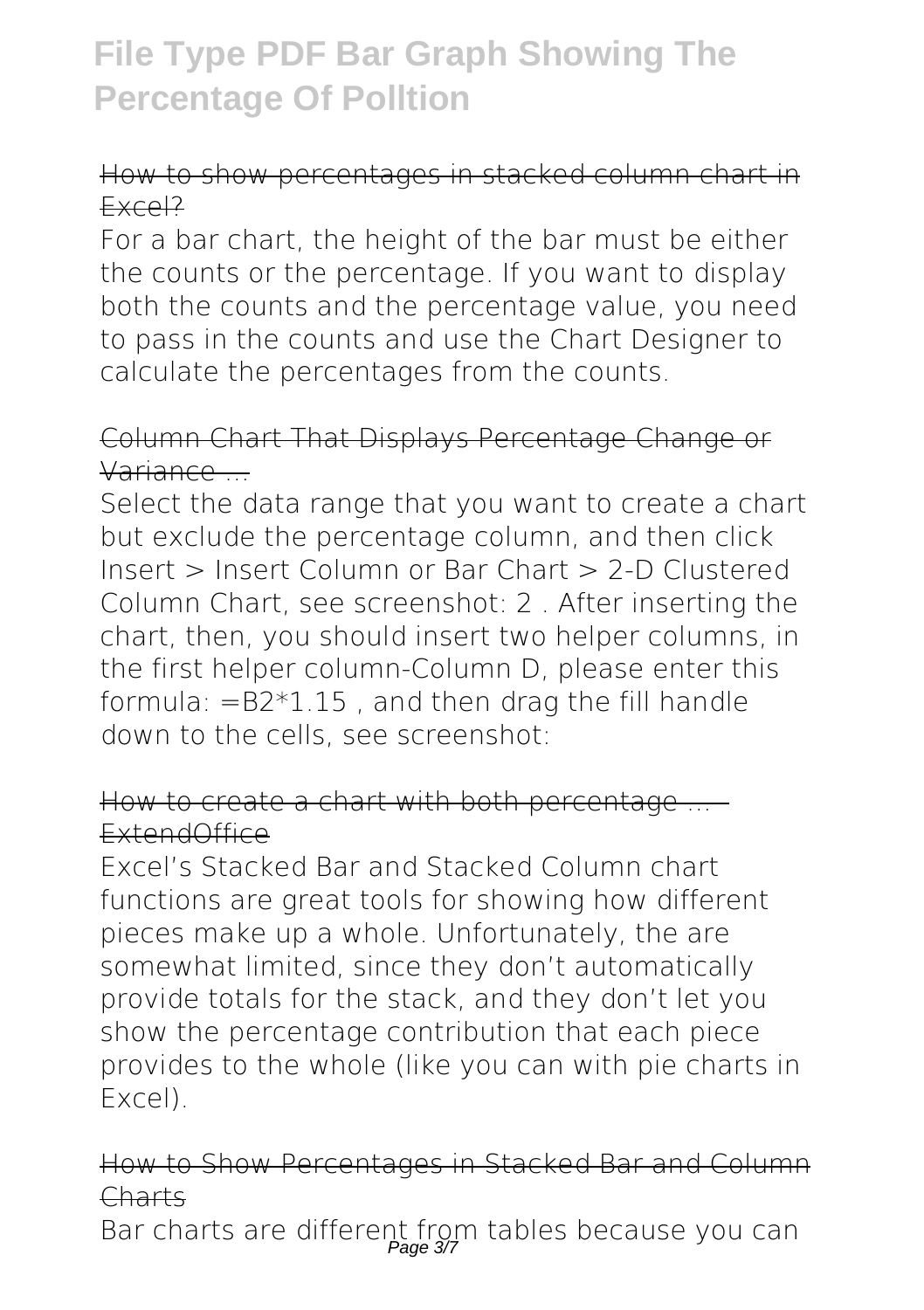only display one value for each bar (the height of the bar on the scale). You can represent counts and percentage values together in a table. For a bar chart, the height of the bar must be either the counts or the percentage.

#### Putting counts and percentages on a bar chart | Snap **Survevs**

Due to the number of categories to compare(7) I have tried using the Bar Chart. The only issue is I want to display the data with the count of picks and the percentages of that pick as part as a total. Is there a way I could do this in Bar chart?" I could do this in Pie chart but it seems like the bar chart could only allow you to do one or the ...

#### Display number and percentage at same time in bar chart

In the New Formatting Rule dialog check the box that says Show Bar Only (so the number doesn't appear in the cell). Under Minimum and Maximum, select Type as Number. Then, set the Value to the minimum (beginning) value of your scale and maximum (the top of your bar, the end of the process).

#### How to Create Progress Bars in Excel With Conditional ...

Add a metric to both the column values and line values. Click the dropdown on the metric in the line values and select Show value as -> Percent of grand total. In the formatting pane, under Y axis, turn on Align zeros and change the font color of the secondary axis to white. Turn on Data labels.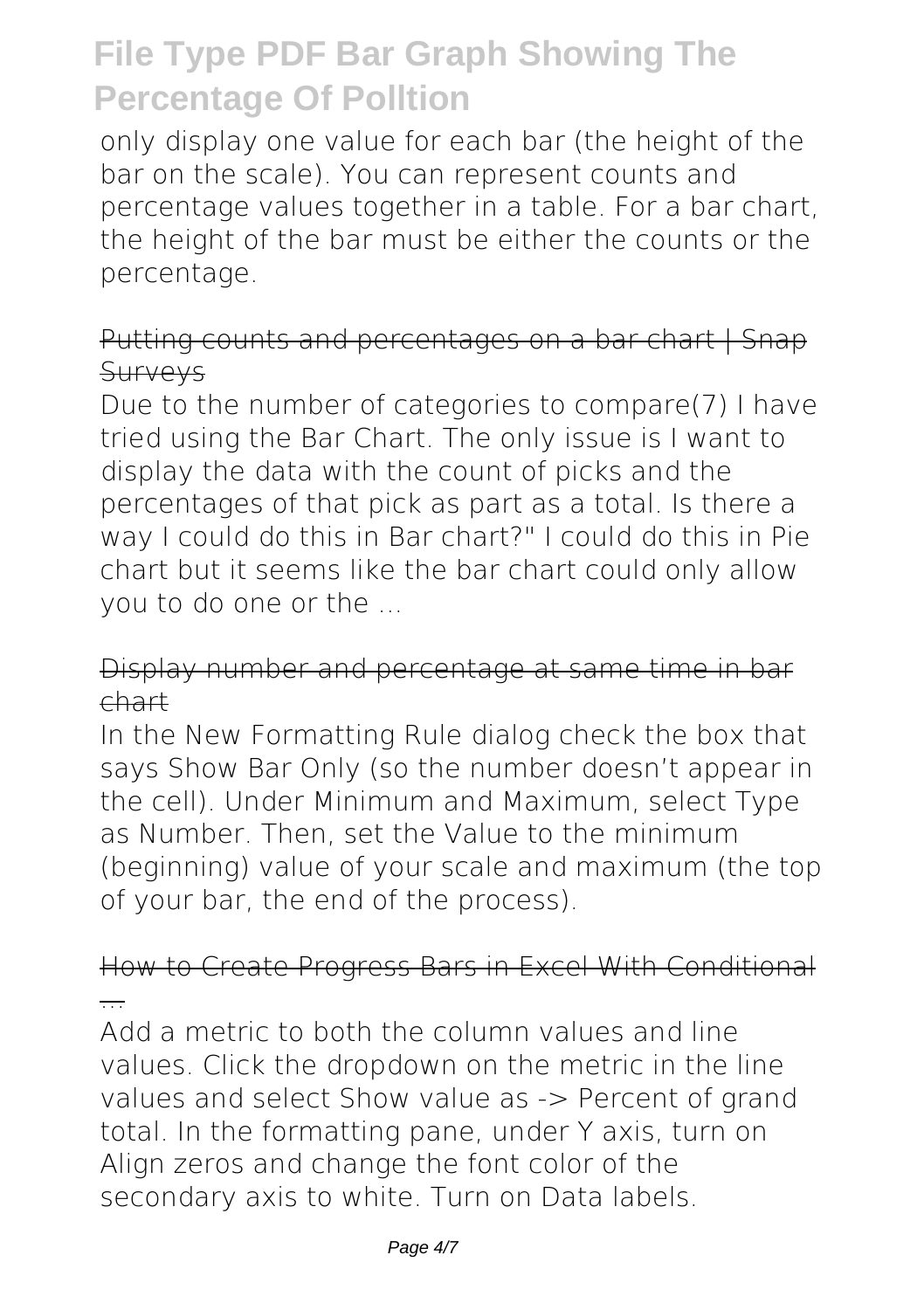#### Showing % for Data Labels in Power BI (Bar and Line Chart ...

We have a bar chart that shows time to close a ticket by ticket classification. Class1 = 20 mins, Class2 =  $90$ mins, and class $3 = 240$  mins. I would like to show on the title the avg close time  $(20+90+240)/3 = 116.6$ mins. Thank you in advance . Ian

#### Bar chart how to calculate a percentage - Qlik Community ...

Steps to show Values and Percentage 1. Select values placed in range B3:C6 and Insert a 2D Clustered Column Chart (Go to Insert Tab >> Column >> 2D Clustered Column Chart). See the image below

#### Count and Percentage in a Column Chart

Dear All, I am new to Power BI. I have a sample data like the one on the left hand side but I want the graph to be like the one on the right. I only made use of the YES in my chart. For example, India: January there are two Yeses and a No = $(2/3)*100= 66.67%$  and February, there are one Yes and a No...

#### Solved: Displaying Percentage Bar Chart - Microsoft Power ...

To make the graph looks prettier, you reduce the width of the bar, graph  $\lt$ - gaplot (data histogram, aes  $(x = cv)$ ,  $y = mean$  mpg, fill  $= cv$ )) + geom bar (stat  $=$  "identity", width  $= 0.5$ ) + coord flip () + theme\_classic()

Bar Chart & Histogram in R (with Example) By default the maximum value in your data takes 100% of the cell width. So make sure you set this to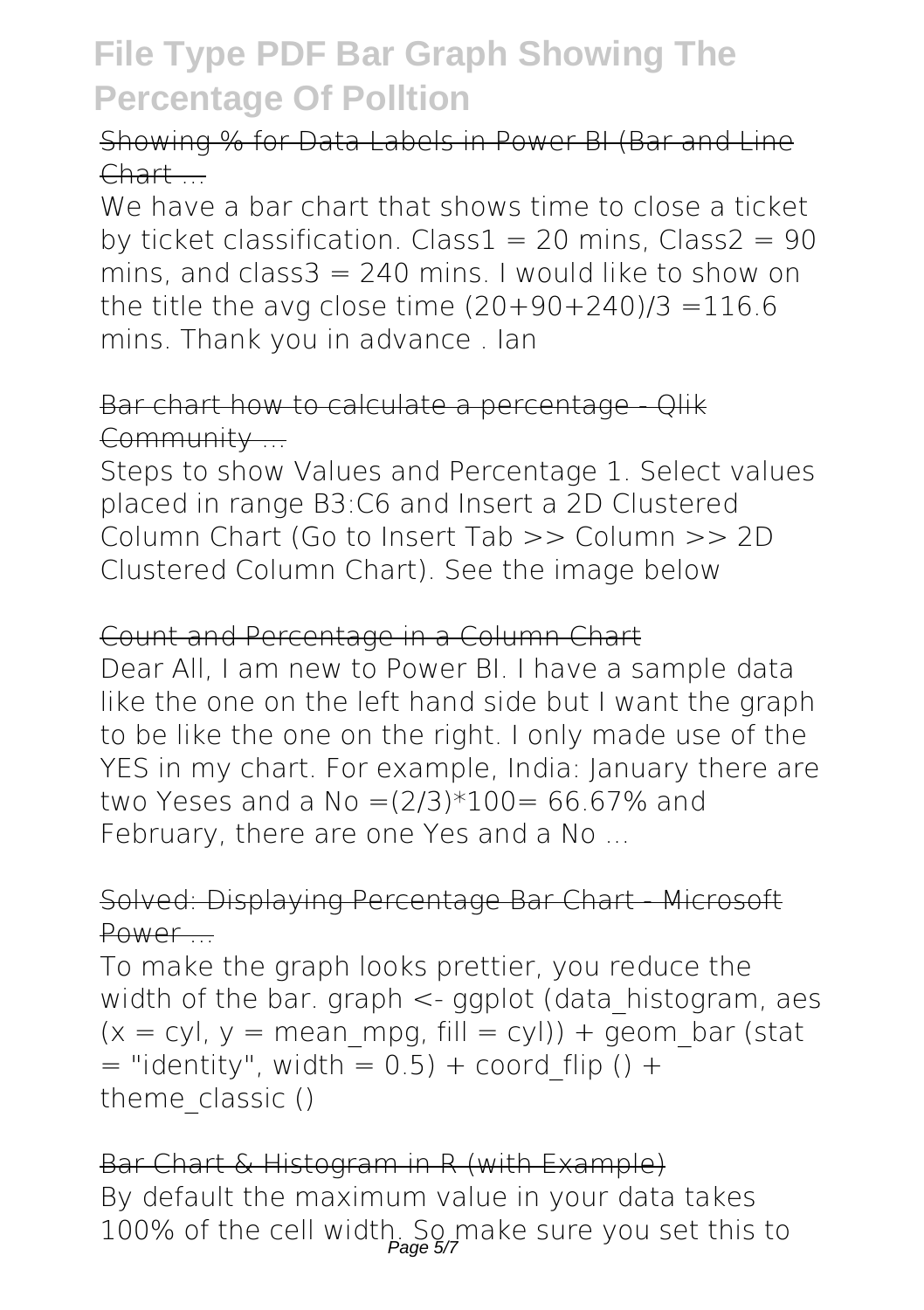100% for better depiction of progress. Chart #3: Incell bar charts If for some reason you cannot use databars, then rely on in-cell bar charts.

#### 6 Best charts to show % progress against goal » Chandoo ...

All selected numbers have been changed to percentage format. #9 select one data label in the stacked column chart, and then type  $=$  in the formula bar, and then select percentage value, and press Enter key. You will see that the data label has been displayed as percentage. You need to repeat this step to change other data labels.

Show Percentages in a Stacked Column Chart in Excel The result is a chart that shows a proportional breakdown of each quarter by region. Looking at the chart, you might wonder how to show the actual percentages in each bar? This isn't hard to do, but it does take a little prep work. Unlike a pie chart, which has a specific option to show percentages, a 100% stacked chart does not have this option.

#### Excel tutorial: How to build a 100% stacked chart with ...

Pivot showing Values & Percentages both at the same time. Isn't it magical! Now you can see that the Art category accounts for 42% Inventory, and Computer Products account for 35%, followed by Stationery, at 23%. This is more insightful than the absolute numbers. And it converts you into a Power Analyst, who talks in Percentages, not just ...